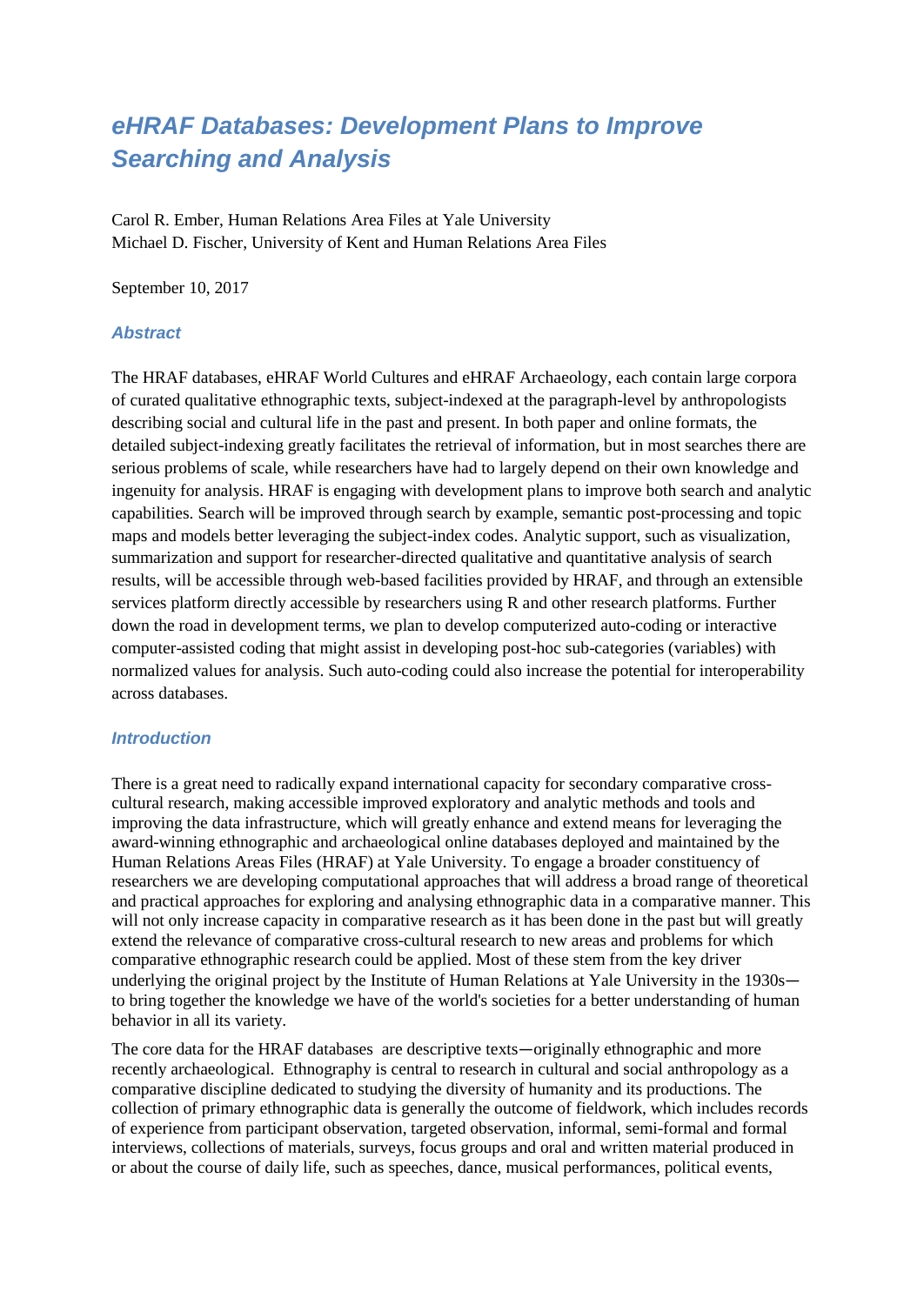newspapers, magazines and other productions. Although historically anthropologists have been the principal agents of primary ethnographic research, ethnography as a source of data has become increasingly influential in many academic and applied areas, including education, aspects of economic and social policy, diplomacy, legal policy and legislative lawmaking, public administration, industrial manufacturing, institutional governance and military policy, among many others. Although primary ethnographic research is an important component in many of these applications, reuse as secondary ethnographic research has a much broader reach.

Indeed, generalizations about human behavior, the object of cross-cultural research, cannot be done without a corpus of ethnography to analyze. *eHRAF World Cultures* (HRAF n.d.a), with paper precursors in the 1930s and 1940s, has facilitated comparative research. With these and other resources, cross-cultural researchers have made substantial progress testing theories about a wide variety of topics using existing databases. Results of such hypotheses tests on 10 or more societies are summarized for about 800 studies on HRAF's new open-access database—*Explaining Human Culture*  (HRAF n.d.c.)— we estimate that we have covered about half of the existing studies to date. (Previous summaries of cross-cultural findings can be found in Levinson and Malone 1980, Ember and Levinson 1991). In comparison, cross-archaeological research is in its infancy (for some exceptions see work by Peregrine 2017 and Peregrine, Ember and Ember: 2004, 2007); most archaeologists use ethnographic analogy to help make inferences about the past M. Ember and Ember (1995) and Peregrine (2001, 2004) discuss how to use cross-cultural data more effectively for making archaeological inferences.

The present online database, *eHRAF World Cultures*, now contains the finely subject-indexed full text of almost 6000 primary ethnographic and ethnological documents for over 310 cultures with additional detailed systematic classificatory metadata at the paragraph, page and document level added by HRAF staff analysts. At the present time, access to eHRAF World Cultures (and for the companion eHRAF Archaeology [HRAF n.d.b] with almost 100 traditions and about 2500 documents ) is through two fairly conventional web applications, currently accessed by over 500 academic libraries and research centers. Both databases were voted by *Choice Magazine* (a division of American Library Association) as two of the "Top 10 Internet Resources" in 2015.

Despite the awards, we must do much more to enhance the research potential of these databases. To be sure, the *eHRAF World Cultures* database is far faster and easier to use than its microfiche and paper predecessors (*eHRAF Archaeology* has only existed online), but there is presently little one can do directly with a given set of results other than read and process hundreds to thousands of pages of text in a conventional scholarly fashion, much as one worked with the original cellulose technology.

The databases have a long history dating from the 1930s and have undergone a number of technological innovations and transformations detailed in Ember (2012) and summarized below. **This paper outlines our development plans for a new major transformation that has three major goals**: 1) to use computer technologies to expand capacity to find relevant information by researchers based on enhanced semantic and structural metadata, with and without specialized training; 2) to develop auto-classification and auto-coding services to greatly improve capacity to analyze content; and 3) to establish a services framework to support conventional and new methods of describing, summarizing, visualizing and analyzing data.

There are a range of methods for doing cross-cultural ethnographic research applied from many disciplinary perspectives, including anthropology, psychology, behavioral ecology, economics, history, or any discipline that can benefit from situating a given behavior or belief within a pancultural or pan-geographic context. Ethnography is not only the cornerstone of cultural and social anthropology, but increasingly important in other academic disciplines, such as political science, sociology, and education, as well as in industry and such allied areas as marketing and advertising. Our aim is to provide support for a broad range of methods, rather than to select specific methods, and thus to provide an extensible services architecture and support tools such that a researcher can script a set of operations using a set of building blocks we will provide, or in some cases, collaborate with HRAF to develop support for methods that go beyond what is available. In addition to services that search on relatively low level criteria in the database, we will provide metadata and service-level tools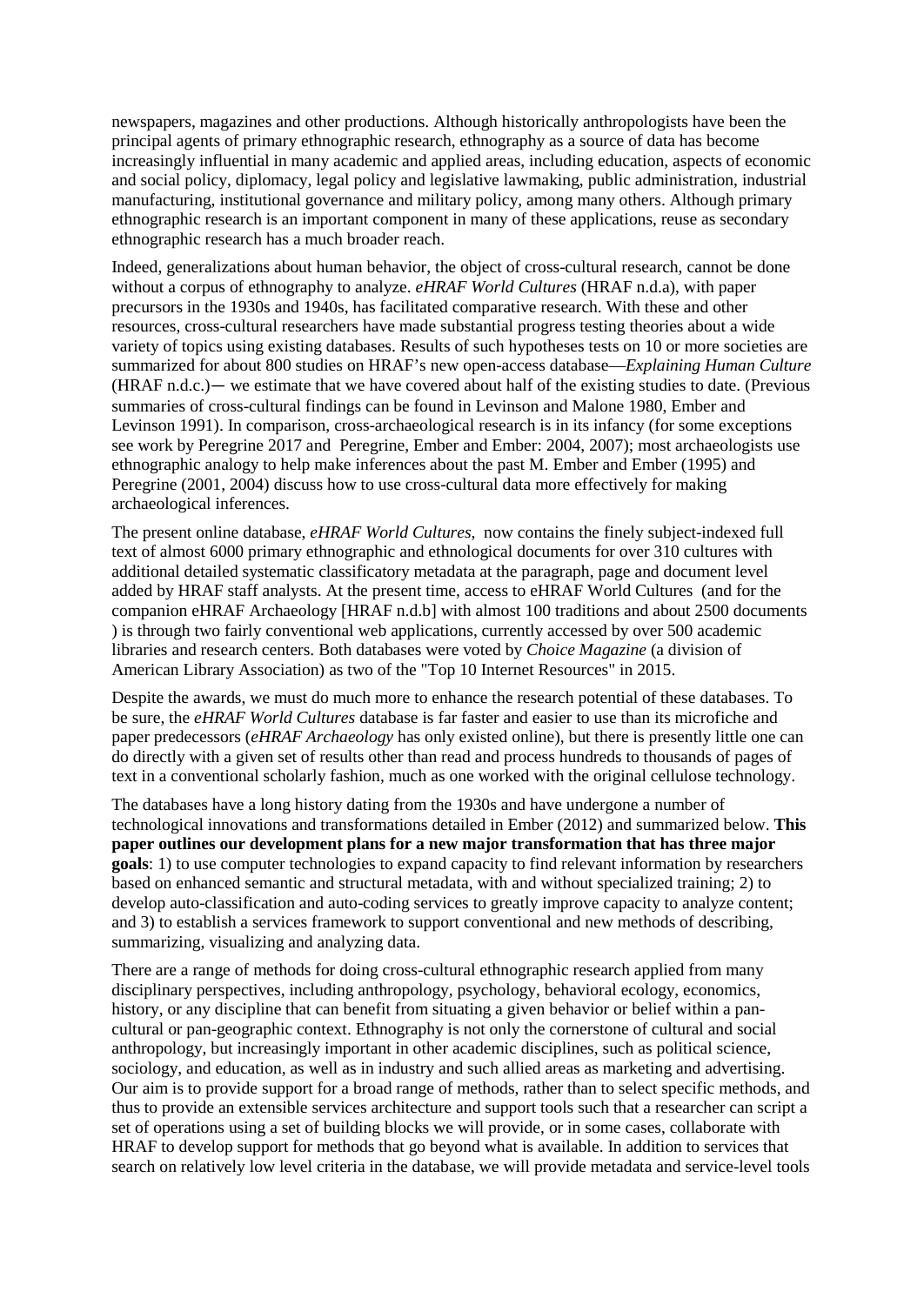to improve capacity to locate relevant material at a higher level than direct keys or literal text through semantic search capabilities derived from metadata and from a 'blunt' model theoretic semantic representation of the text. In addition to returning literal results from the database, we are providing facilities to process these in a researcher-centric manner to support a range of researcher-modifiable classificatory models to facilitate one of the most common activities across the range of researchers, assigning codes to mark states or activities that can be used in subsequent quantitative or qualitative analyses. In addition to results from the database, in the longer term we will provide means for private ingestion, integration and search of a researcher's material with the eHRAF databases, possibly extending these to a public archive.

Access to the enhanced eHRAF databases using associated tools will be available by membership on a cost-basis through existing and new membership plans that ensure the long-term sustainability of the data and associated tools, and meet existing copyright legal restrictions on use of ethnographic publications in the database.

## *HRAF Database History*

Before the advent of computers, in the 1930s academics at Yale's Institute of Human Relations, convinced that scholars should study humans in all their variety not just those closest to home, were interested in producing data about cultures of the world that could be rapidly retrieved by scholars in many different disciplines. The basic data was primarily ethnographic in nature; that is largely text information about cultural and social life based on participant observation and interviewing. The precomputer organized information systems developed at the Institute were a technological break-though and provided a backdrop for the computerized (and now online) versions that supplanted it. In 1949, HRAF became a financially independent nonprofit membership organization that remained affiliated with Yale. Although the original "HRAF Files" were produced in paper (later microfiche, CD-ROM, then web) these contained innovations that for its time gave scholars unparalleled access to a large quantity of comparable textual and graphic information about the cultures of the world. The databases in all formats were based on the following principles (Ember 2012): 1) use original text so that researchers could make their own evaluations; 2) develop a systematic subject-classification system (*Outline of Cultural Materials* [OCM]—now with over 700 subject categories); 3) use human intelligence to subject-classify at the paragraph level and sometimes sentence-level; 4) make the materials available in one place as a discrete collection; and 5) with appropriate metadata, physically put materials on the same subject by all authors together for each culture. These innovations greatly facilitated worldwide hypothesis-testing cross-cultural research in subsequent decades (Ember 2012). Since 2014 we have been working on the next generation of our web application based on a services framework. We have made sufficient progress to plan and undertake development of new ethnographic data resources and new tools for analysing ethnographic data made possible through leveraging ubiquitous access to HRAF's database, the largest database of curated and augmented ethnography in the world.

One of the first orders of business was to develop a topic classification system that could help scholars find similar types of information despite vast differences in custom and terminology used in different regions and cultures, including normalizing the many alternative names for most cultures. To take a simple example, all societies we know of have some kind of dwelling where families live, but ethnographers could use native terms (such as the Navajo term "hogan") or they could use alternative words like "hut," "house," "tent," "pit-house," etc. The HRAF staff decided to create a number of different subject categories pertaining to residences. One, "Dwelling," a subcategory of "Structures" describes residential structures with an emphasis on their physical attributes, such as mode of construction, shape and size, the durability or portability of the structures, or their seasonal uses. In contrast, the subject "Household" focuses on the social aspects of family units, such as typical and varying composition of households and whether household members live in one dwelling or a group of buildings within a compound. Other categories cover how buildings are constructed or what the interiors are like. Of interest is that the creators of the *Outline of Cultural Materials* report that they found it difficult to develop a system based on theoretical or preconceived categories; rather they noted that it was necessary to develop the system more inductively through trial and error, that is,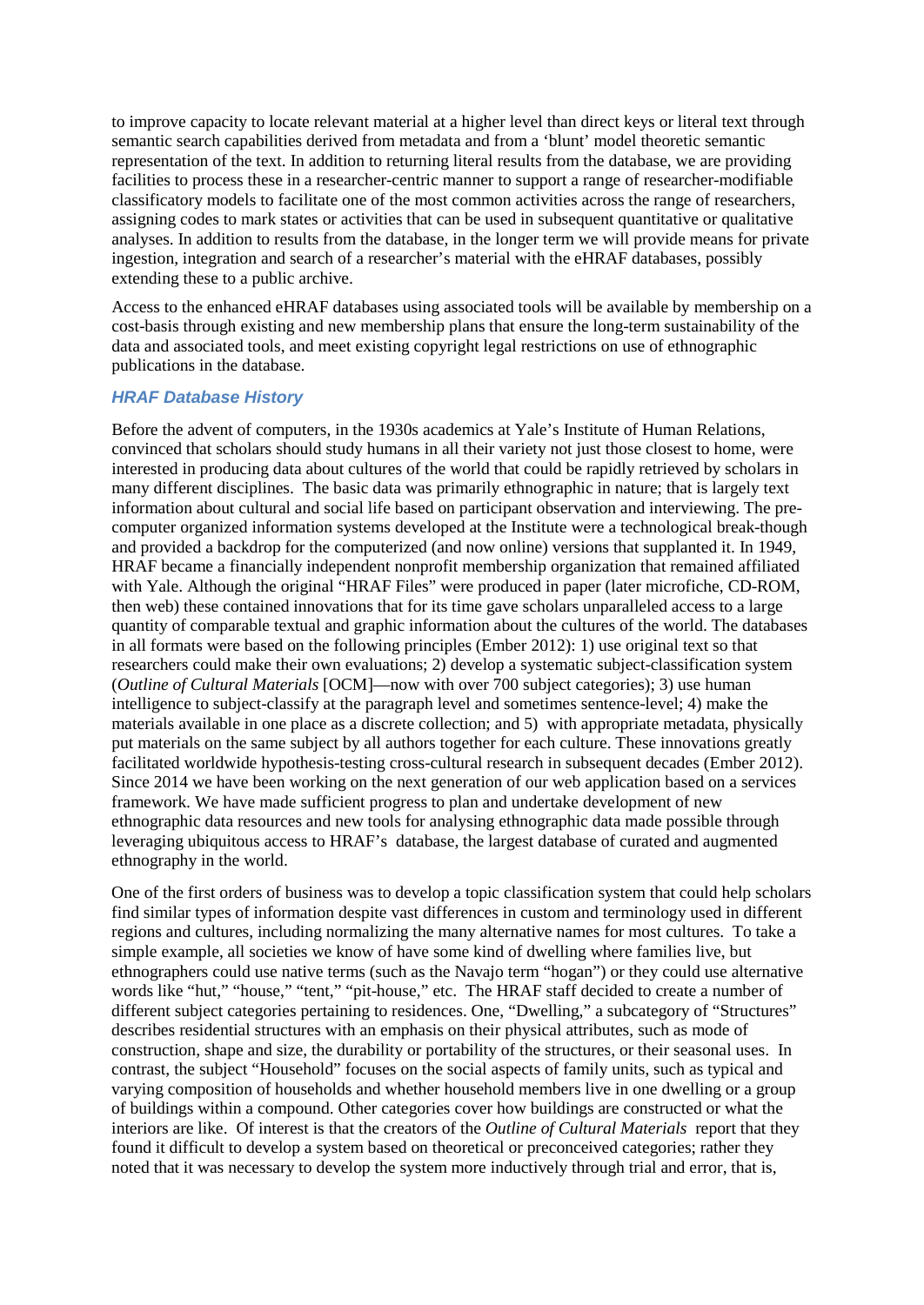after reading a variety of ethnographic materials seeing how anthropologists and other observers organized their materials (Murdock et al. 1950, xix). The result, the *Outline of Cultural Materials* (OCM), first published in 1938, was revised in print 12 times (6 editions and 6 editions with modifications—the latest print edition is Murdock et al. 2008). The OCM provides over 700 categories of controlled vocabulary to characterize subjects. As a shorthand, all subjects were given three-digit numbers, with the first two digits representing the more general category. (For example, Dwellings is 342, under the broader Structures category of 34\*.) The OCM categories are not just used by HRAF; museums use it to classify their materials and individual ethnographers have used the subjects to classify their own field notes. Although controlled vocabularies are not unique, what is unique to HRAF is the fine level of subject-indexing to the search and retrieval elements (SREs typically paragraphs). The other classification system, the *Outline of World Cultures* (OWC) provides a standardized list of the cultures of the world to resolve the problem that the same group may be referenced through many different names; cultures were given alphanumeric identification numbers, generally reflecting the region and country location of the culture. (The first print edition appeared in 1954 [Murdock 1954] and the 6th edition in 1983.) The HRAF staff concluded that some of Murdock's regions were problematic, particularly the grouping of Muslim cultures together as "Middle East," even though many were in sub-Saharan Africa. Therefore, in *eHRAF World Cultures* new broader terms for region and subregions were introduced that were based more on geography.

The present database consists of the full text of 8000 ethnographic and archaeological documents, represented as approximately 3 million paragraphs together with photographs, tables and other documentation. The content of each paragraph is augmented with topical codes assigned by our team of analysts against the specifications in the *Outline of Cultural Materials*, a thesaurus that HRAF continues to develop. The societies and cultures covered are normalized using the *Outline of World Cultures*, as these are given many different names in the original sources. The development strategy up to now has been to include societies documented in a good range of different sources over a period of time, so that both synchronic and diachronic analysis can be supported. Since the societies are selected on a criteria of data quality and quantity, and because societies are added and augmented annually, the collection as a whole does itself not constitute a statistical sample. However, the current collection currently includes subsamples (the Probability Sample Files and a Simple Random Sample) that can support statistical tests. And, in a few years we will have added all the Standard Cross-Cultural Sample societies (as of 2017 contains about 80% of that sample). While the present web based application currently used to access the database is many orders of magnitude faster and easier to use than previous versions, the methods of use and analysis it supports are pretty much identical to those of the early paper-based versions of the database. The main advantages relate to time consumed in retrieval and handling of results, but there is little that can be done with the results beyond storing and reading these, assessing, classifying, or coding for specific issues. Of course, the great reduction of time and difficulty in handling of results does mean more research and more ambitious research can be undertaken. However, in practice the original methods do not scale upwards well enough to realise the full benefits.

On this basis membership has grown from an initial 5 member institutions to over 500, sufficient to support modest database development and maintenance on a self-funding basis. Over the past three years we have envisaged and specified a development path to expand research capacity using the database. We do not, however, have sufficient resources to develop the next generation of tools and enhance the database to support a much broader range of cross-cultural research at a time when many of the problems of globalization could be better addressed by more information about the past and present of the different parties involved.

The HRAF files greatly facilitate qualitative and quantitative comparative research, especially compared to the time it would take to collect all the books, articles and manuscripts and then find relevant material, but the scale of the of data returned in typical search results is often problematic because we do not have methods that scale accordingly.

Although the size of the HRAF collection is not extraordinary with respect to some 'big data' datasets, just a few gigabytes, the structure is heterogeneous and complex and presently most of the relevant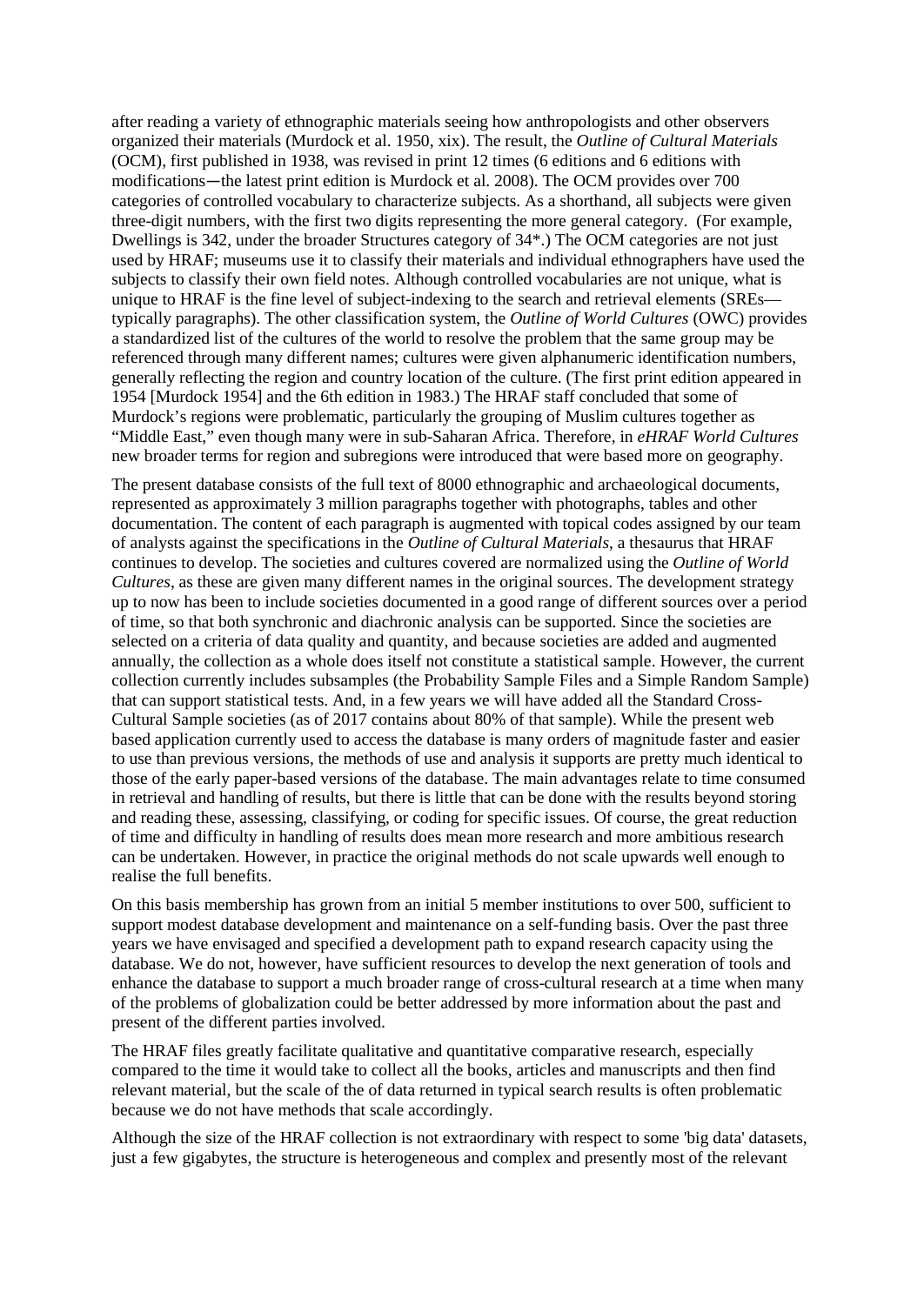information to be used in research must be extracted from ordinary document text through reading and assessment for the intended research objectives.

The capacity to collect together relevant text fragments from multiple sources has greatly expanded the capability of researchers to do meaningful comparative cross-cultural research. However, a range of better search facilities and post-processing tools and methods for the returned text will expand researcher capacity, and thus make detailed comparative and cross-cultural research attractive to a wider range of researchers within and outside anthropology.

# *Expanding HRAF Research Services*

HRAF's IT team has already taken steps that move towards the outlined goals. The first step, currently underway, is to restructure the underlying XML data. Essentially, we are repurposing search and retrieval operations as a variety of services that are independent of any specific web application. In contrast, our present HRAF XML schema is oriented towards reproducing the original appearance of a publication, and has a very complex structure due to the heterogeneity of the 8000 or so sources we use, spanning over 100 years of ethnographic evolution. We plan to retain this structure for production and archival purposes, but to facilitate large scale search and retrieval services we are normalizing the structure to focus more on associating key metadata and pre-compiled statistics with each paragraph so that it can be more easily evaluated within a given search, and a broader range of search criteria used. In addition, we are working on a new application based on a services architecture framework, so that new features can more readily be added.

The new services will leverage attributes that identify pertinent metadata such as culture, region, time of description, time of publication, type of author (e.g., ethnologist, geographer, missionary), in addition to the present text and associated analyst supplied OCM subjects. We will develop autoclassification capabilities based on the HRAF collection that will enhance conventional topic extraction (ontological classification), tools to support coding materials for value (epistemological assignment) and advance auto-coding techniques to promote broad consideration of comparative analysis and situation of human practices and behaviors for basic and applied research. To support researcher initiated data-mining we will develop services with which we will experiment with different approaches to producing topic models and topic maps suitable for paragraphs in context and with auto-classifying paragraphs and larger sections with OCM categories in a manner consistent with our professional analysts. We will also explore methods to apply similar auto-classification to nonethnographic sources, ranging from academic publications in anthropology to newspaper articles. In the future, we will work towards expanding access to and reuse of other researchers' contributed underlying and published ethnographic and other data, without compromising confidentiality or other constraints, to promote reuse of data generally in a new services platform that will enable many researchers to add their own materials to enhance the ethnographic corpus and promote re-use of ethnographic data within the bounds of well-established and well-founded ethical constraints.

#### *Reuse of Ethnography*

In a May 2009 four-field workshop we framed the argument for developing a strategic plan for the digital preservation and access (DPA) of anthropological research materials. (See Ember et al. 2009 for a report.)

Our proposed research and the computer-assisted tools we develop will not only support conventional reuse, and eventually DPA (through researcher deposits), but new types of research. In the course of our work, we will be examining very large corpuses with topic "extraction" techniques and address the following research questions: How have topics in ethnography changed over time? How do topics vary by region of the world? How do different types of fieldworkers vary? Do topic extraction techniques produce similar results on the field notes and the formal ethnography produced by the same ethnographer?

These analyses will be the basis of several publications. In addition, the computer-assisted tools we develop will aid researchers in their current research. For example, the tools will help them look for similar topics throughout a large set of notes (their own or others'), collect disparate information contributed by the same informant, and creating project-specific indexing systems. A further goal is to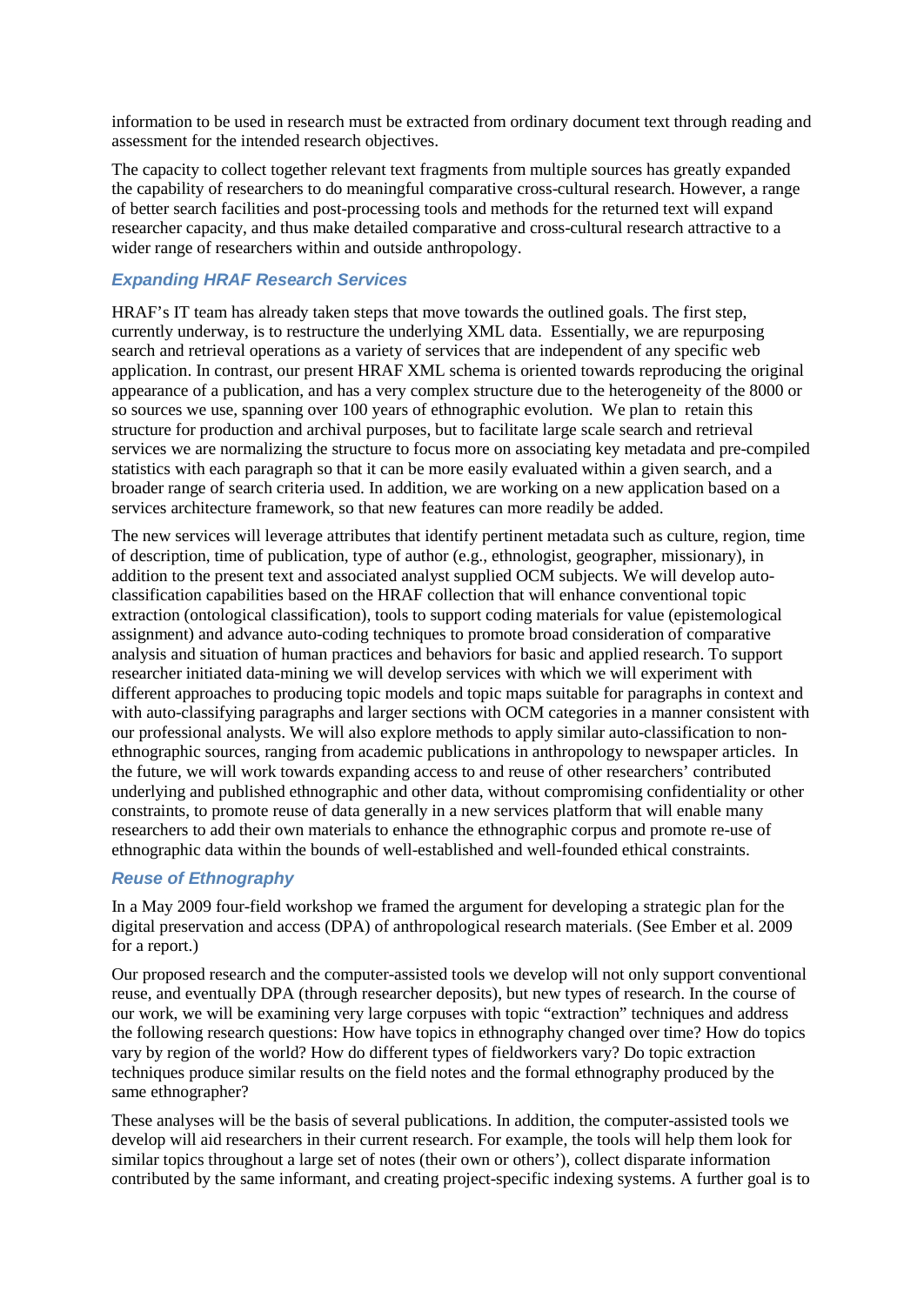develop robust topic identification that could facilitate comparisons across corpuses, multiple repositories and archives.

The proposed development uses a combination of mostly relatively stable technologies and some technologies that are novel. However, the proposal work packages are designed so that the objective of each work package can minimally be achieved though tested technologies. For some work packages there are additional elements that we have high confidence in, but can only be established as valuable once implemented. These more risky elements are in the work packages relating to individual application services rather than the core. The services framework proposed is a novel approach, but we have already done enough work with it to argue it is simply novel, but not risky. It arose directly to serve the precepts and requirements of comparative cross-cultural research using the present HRAF database.

Cross-cultural researchers have made substantial progress testing theories about a wide variety of topics (see *Explaining Human Culture.)*. Almost all these studies are synchronic and yet we know that theories that postulate causal sequences should be tested with diachronic data, which is possible for most of the cultures in the eHRAF databases. The new metadata for the proposed development should facilitate that goal inasmuch as "time of description" will be a more prominent feature of result sets. This temporal metadata should also facilitate investigations of historical changes in the ethnographic corpus, e.g. how ethnographic descriptions have changed over time. In addition, the archaeological database clearly can be used for testing diachronic hypotheses. A recent study by Peregrine (2017) demonstrates how *eHRAF Archaeology* can be used to test causal hypotheses related to the impact of climate-related disasters on cultural attributes.

These new services will greatly facilitate measuring and coding more abstract and conceptually more difficult cultural constructs. For example, in a current grant project (that Ember is leading)we are coding "tightness" and "looseness" of cultures to test the theory that natural hazards increase cultural tightness (referring to the pervasiveness of strong norms and punishment for deviance—Gelfand et al. 2011). Coders are currently reading material across five domains of culture (marriage, sexuality, gender roles, socialization, and funerals) as well as reading about norms and punishment. While the current OCMs narrow down material somewhat, the relevant passages from eHRAF often exceed 300 pages, making the coding task very onerous. Summarization, visualization, topic maps, agent/action identification and textual metrics services we develop will help in arriving at much more efficient ways to view and code the data, greatly expanding the opportunities for research.

# *Goals and Overview*

To achieve our three major goals (see 6th paragraph of the introduction) we will *first* expand the resolution of metadata in two important ways: use HRAF's subject classification at the paragraphlevel--using the *Outline of Cultural Materials* (OCM) in conjunction with text-processing, topic extraction, natural language processing (NLP) and other methods based on analysis of the HRAF corpus to enable finer contextual distinctions; and, make better use of existing document and page level metadata, such as date of fieldwork, time that the cultural information pertains to, and location references. The metadata will also include the type of author (e.g., ethnographer, geographer, missionary). The expanded metadata will improve relevance of result sets and make possible much finer grained extraction of information from a given subset of textual results in a form suitable for further qualitative or quantitative analysis using appropriate services. The time and place metadata will facilitate diachronic comparison and evaluation of intra-cultural variation. *Second,* we will develop auto-classification services that assign subject metadata consonant with categories from HRAF's *Outline of Cultural Materials* at the paragraph-level to enable use of private material a researcher might ingest for their own use. We will also explore methods to apply similar autoclassification to non-ethnographic sources, ranging from academic publications in anthropology to newspaper articles. *Third,* to improve research capacity of the database we will restructure the database into an extensible framework based on virtual documents (HRAF vDoc Services Framework —see appendix 1) coupled with an initial set of new analytic services to expand processing of results. In connection with this we develop a services framework with a flexible architecture for mounting services to support a range of new methods for summarization, description, analysis and visualization of query results, *Fourth*, we will deploy a workflow manager that facilitates management and further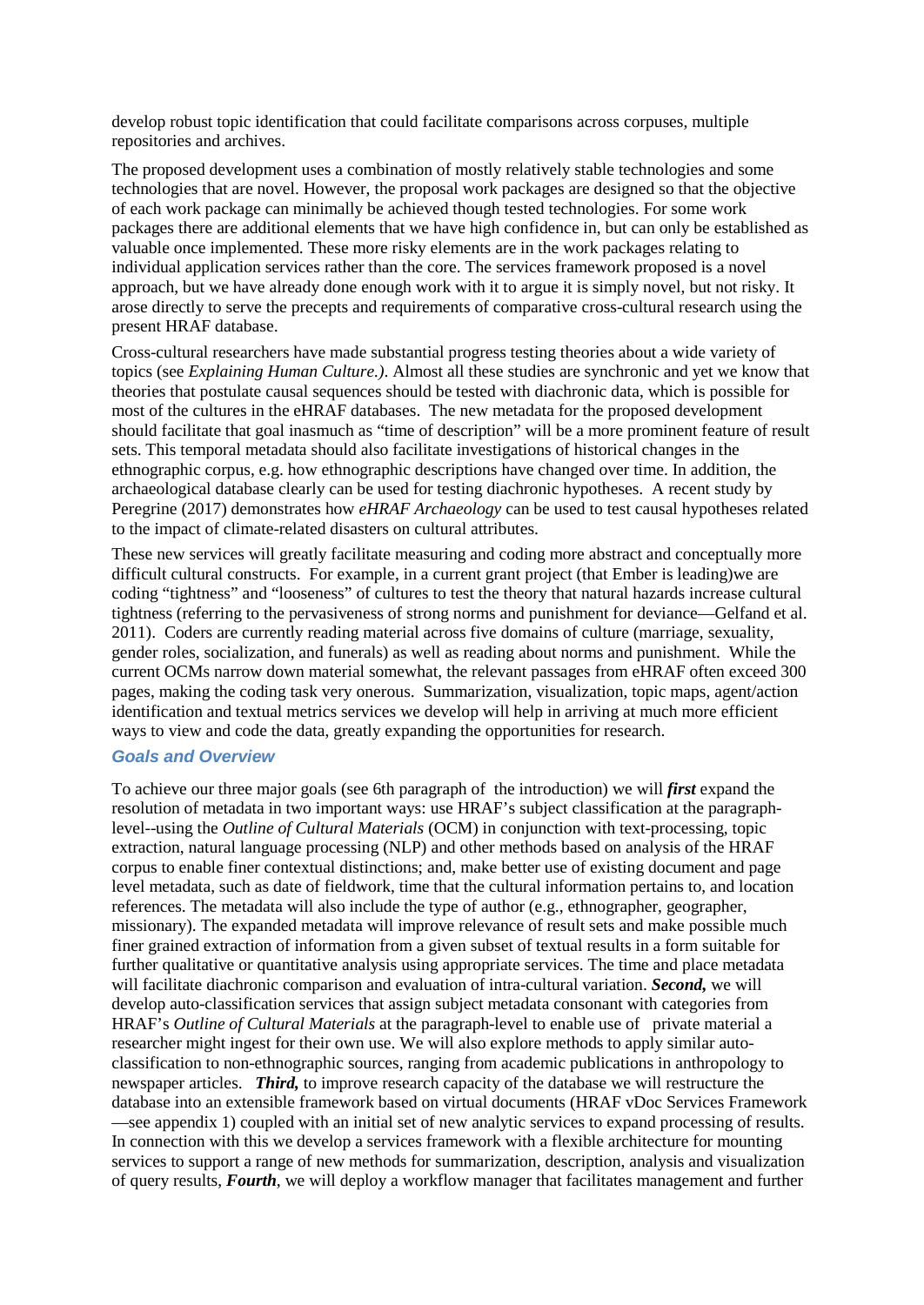processing of result sets, including subsequent transformations and analysis history; this "manager" will facilitate the ability of researchers to create and document complex workflows with relatively little need to understand the services framework itself. In the future we will work towards expanding access to and reuse of other researchers' contributed underlying and published ethnographic and other data, without compromising confidentiality or other constraints, to promote reuse of data generally in a new services platform that will enable many researchers to add their own materials to enhance the ethnographic corpus and promote re-use of ethnographic data within the bounds of well-established and well-founded ethical constraints.

#### *Development Plans*

To achieve these goals we will:

- a. Substantially expand and revise the metadata for HRAF's extant databases for the purpose of supporting new methods and forms of research leveraging ethnographic data, either single culture or cross-cultural research involving representative samples of a regional or global nature. i) This will include transformation of the OCM into a RDF semantic graph rather than its present form as a thesaurus. ii) Leveraging this view of the OCM in context with the OCM augmented text in the database to produce topic models and from these focused topic maps based on code libraries compliant with the ISO/IEC JTC1/SC34 Topic Maps Data Model standard and XTM2. iii) Applying automated linguistic analysis based on libraries relating to the Stanford Parser (SP) and WordNet to create metadata identifying part of speech, parsing using SP for subject, object, predicate, modality, tense and negation. These will be used to develop a 'blunt' model theoretic semantic model (Thomason, 1974) of the of the entire text, corresponding to a formal ethnographic framework proposed by Bock (1986) that describes relations between different kinds of agents, and describes potential social interactions and relations. This means that a segment of retrieved text can be 'executed' to create semantic 'side effects' representing agency-based processes and states of affairs from the relationship of the different logical phrases in the text (Fischer 2006; Horty 2001) and possibly the original textual context of a given text fragment. A deontic interpretation (e.g. Castro and Maibaum 2007; Dong and Li 2013) of these side effects, which focuses on the range of potential outcomes and their relationship rather than predicting what will happen, effectively can help characterize activities or states of interest to researchers (arranging a marriage, engaging in a ritual, performing violence) that can be used to select text candidates for further interrogation, support auto-coding, support the construction of topic maps and support writing summaries of larger text segments. This will be generalized semantic account to some extent, but should be within the scope of what ethnographers are usually trying to identify when they read a text. This will support search and extraction of specific data from text, summarization, and production of meaningful textual metrics, as well as more complex constructions as identifying Bock's actor-action-actant relationships and contextual environments for interpretation in the text. These relationships will be used to construct RDF graphs in conjunction with the topic map that are manipulated through application services. Also supports coding, manual and auto, in general.
- b. Based on the expanded metadata in a) to develop means of auto-classification for a range of genres of ethnographic texts and relevant descriptive material that researchers may need to incorporate for their research. This will take two forms, one auto-coding and a more specialised auto-coding relating to predicting OCM codes for a text fragment. The former supports an activity at the core of most current hypothesis driven comparative research, the identification of values for specific variables of interest to the researcher. This is usually achieved through reading the text. We will start with algorithms such as TF–IDF, which has used in other projects, such as identifying illegal wildlife sales online and finding similar articles. We will then experiment with other algorithms. This case is rather more complex, as interesting variables often relate to activities and outcomes rather than simple structural criteria. Leveraging the model theoretic representation in a) which generalizes types of agents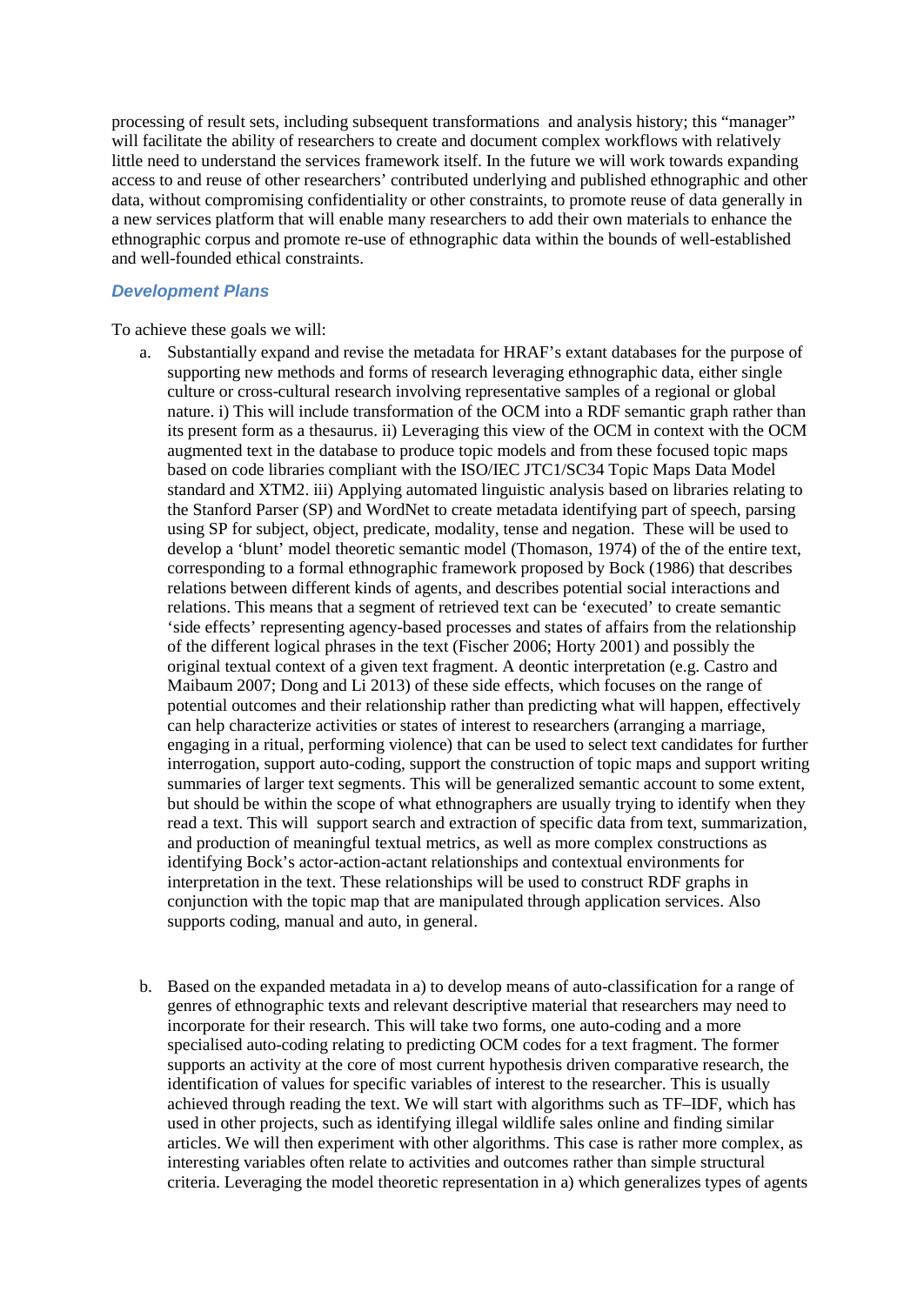and activities, together with other metadata we will create a mode of search and identification based on a model representation of what kinds of processes and agent relationships the researcher is interested in, and to match these to the accounts that can be derived from the text. While this is only practical when processing a set of results that has been retrieved using more conventional search criteria, it opens up possibilities for reducing the result set to more pertinent results from what might be a few hundred to a few thousand pages of text for a given query.

- c. Develop analytic tools for assigning and using metadata with researchers' private external data sources they wish to compare/contrast with content in the eHRAF collections. Although many researchers will be content to rely on secondary research, many will want to evaluate specific material they have with respect to the larger population in eHRAF. Using autoclassification and the facilities and services used to fulfil a) and b) above, we can apply this to private material which can be kept private, but benefit from inclusion from the researcher's point of view as a part of the dataset they are analyzing. The ultimate goal is to assign OCM codes to arbitrary ethnographic, and other, texts which could then be ingested into an auxiliary dataset that can optionally be included when searching the HRAF database.
- d. Developing analytic tools for 'blind' sources, which are either proprietary or very sensitive in nature. This means that these sources can yield a great deal of information, without revealing the details underlying text. This will permit us to begin a 'searchable' archive of ethnographic field notes, which are generally not accessible to other researchers. In addition to textual metrics of the text, applying the methods in a) and b), this will include summaries, visualizations, non-specific paraphrasing (where names, and in some cases places, are omitted), 'blunt' model-theoretic semantics using Bock's framework and identifying similar examples drawn from the HRAF database.
- e. Develop analytic tools for assigning and using metadata with external data sources, either public web servers or with data collaborators. The concept is that we would source a Virtual Document (vDoc—see below) from an external source, where it could then be manipulated and analyzed using the remainder of the services framework. We are not expecting it to be quite that easy, particularly for web sources that are not documents per se, and certainly not ethnographic ones. However, we will have learned a good deal about different genres of document by the time we get to this work package which should help implementation. We are confident that we can get this working, but uncertain as to the usefulness of the results on unsuitable material.

We are restructuring the HRAF databases to better support research. The present database's XML components are converted to the vDoc schema. This is done in eXistDB using an XQuery script, and a preliminary specification for vDoc has been implemented although we are still making modifications. This specification will continue to require minor adjustments and additions, but vDoc is designed to be extensible so it can be modified to reflect new metadata and content types. However, any such extensions will be backward compatible. For practical reasons the base data will remain in our production XML schema, and the vDoc instance refreshed from that instance as needed, so that we remain synchronized to the growing HRAF corpus. We only need to refresh new documents, and, rarely, modified documents.

We are thus establishing an extensible HRAF vDoc Services Framework (HRAFvSF). A vDoc is a container used to store and reference a result set of text. Any vDoc can be dynamically instantiated and searched and further processed, with any results populating a new vDoc. The services framework itself is fairly conventional based on node.js, which can also pass on services based on other code. A task manager will be created so that a simple user interface can be produced for researchers to originate, manage and further process results, tracking the history of operations on the vDoc contents.

Based on this framework we will establish core services, component services for vDoc pipelines (see Appendix). The simplest pipeline would have a reference vDoc as embedded source, and a renderer (serializer) that results in a user view based on the vDoc. More complex pipelines will use source references and process the source (or intermediate transformations) in various ways using core and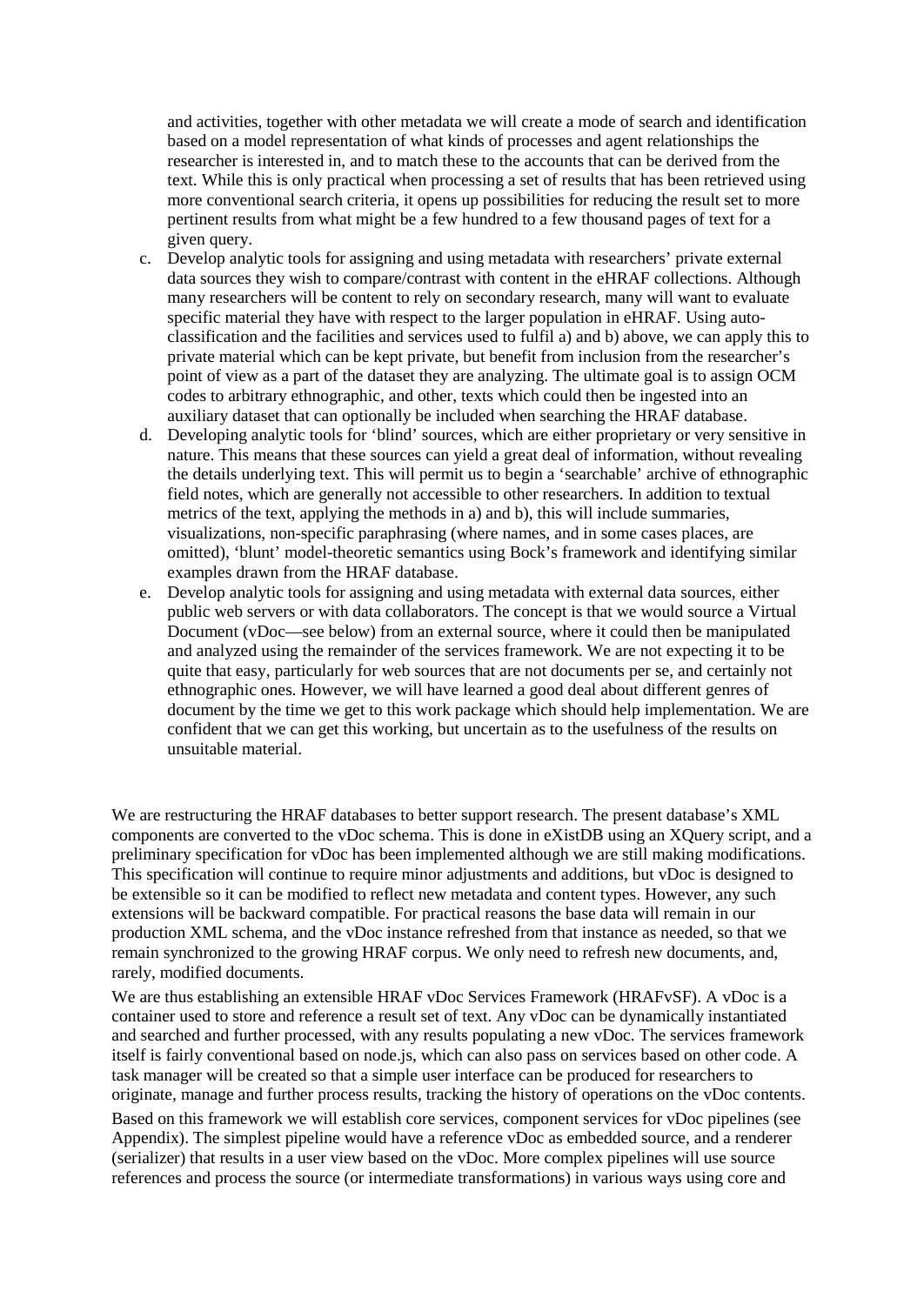application services. Pipeline services will consist of one or more of sources, transformers, aggregators, serializers, and logical operations such as conditionals, and a lambda operator for existing pipelines to substitute one or more parameters. The task manager will help end users manage these to create and track interactive and focused research.

Application services will include data extraction, pattern identification, visualization and summarization. Application services are services that perform complex operations on one or more set of data references wrapped in vDoc structures. An application service could simply be a predefined vDoc pipeline, or may use a number of programming languages to perform operations on the data in a vDoc. Application services will perform relatively high level operations: summarization, a pattern visualization, follow semantic paths through a graph and aggregating the results, finding similar texts, filtering texts for particular combinations of topics and OCM codes, producing a report for the user, storing a vDoc in a persistent store and many other operations. There is no end to this work package per se, but we expect to have many useful services in a few years.. Many of these will be in the form of pipeline scripts which can serve as reference examples for researchers.

We will enhance HRAF databases with extracted topic metadata use topic extraction techniques ("text") mining") to create finer-textured metadata than the OCM codes, while still leveraging the OCM codes. Text mining refers to the use of computational methods to extract significant terms and relations between terms from segments of text. Textual words are compared with those from a larger corpus of texts to derive measures of similarity. (The most common method is to use vector comparison methods, such as cosine similarity. These are tuned by transformations, stemming, and other techniques to find similar text segments by the closeness of the match.) Based on the expanded metadata produced, we will develop a service for auto classification of a range of genres of texts that authors, researchers or publishers contribute. This expands the reuse of data that would otherwise be difficult to incorporate into a study. We will leverage the OCM in context with the OCM augmented text in the database together with topic models extracted using algorithms such as LDA and LSA to produce focused topic maps based on code libraries compliant with the ISO/IEC JTC1/SC34 Topic Maps Data Model standard and XTM2. These relationships will constitute a separate dataset that points into the base vDoc instance.

#### *Appendix 1: HRAF vDoc Services Framework (HRAFvSF)*

We plan a flexible front end for service deployment for services conforming to one of many possible APIs. Inspired by the "Software Tools" concept defined by Brian W. Kernighan and P.J. Plauger in 1976. Sources and services can be pipelined, with the framework handling conversion between APIs. Internally, all requests are formatted as vDocs, a HRAF designed container for sets of content items. The sets may be comprised of literal text items, or more often the contents are vRefs—references to text items - or the set contents are defined by one or more source vDocs, a query and/or combination of queries, a pipeline aggregator that combines sets into a single set, a pipeline transformer that modifies sets, a pipeline rendering service that conditions results, a reference to another vDoc or vDoc subset, a reference to another vDoc pipeline, a reference to a binary object, or service defined object, together with metadata, a core of which is standard across vDocs and internal vRefs, with additional metadata depending on the source of the vRef or vDoc. All queries are ultimately against a collection vDoc that contains all the literal contents of the database, but all queries can be performed against any vDoc, regardless of whether the contents are references to the collection vDoc, other vDocs, queries, RDF triples, literal text or other contents. Results can be returned either as a vDoc reference, or an instantiation of the returned vDoc reference, dependent on the original request. Results that are vDocs will normally contain a history of where and how the contents of that vDoc result set were derived.

Although the HRAF-SF is designed to be extensible to a wide range of service request types to leverage mixed ability in research groups using HRAF, to leverage existing service instances, to encourage third party contributions of service definitions, the proposed work will use a more limited range of service APIs, mainly the vDoc API defined by HRAF transported using the REST API. Coding for the framework and services used will be mainly in C++, Java, Python and Javascript.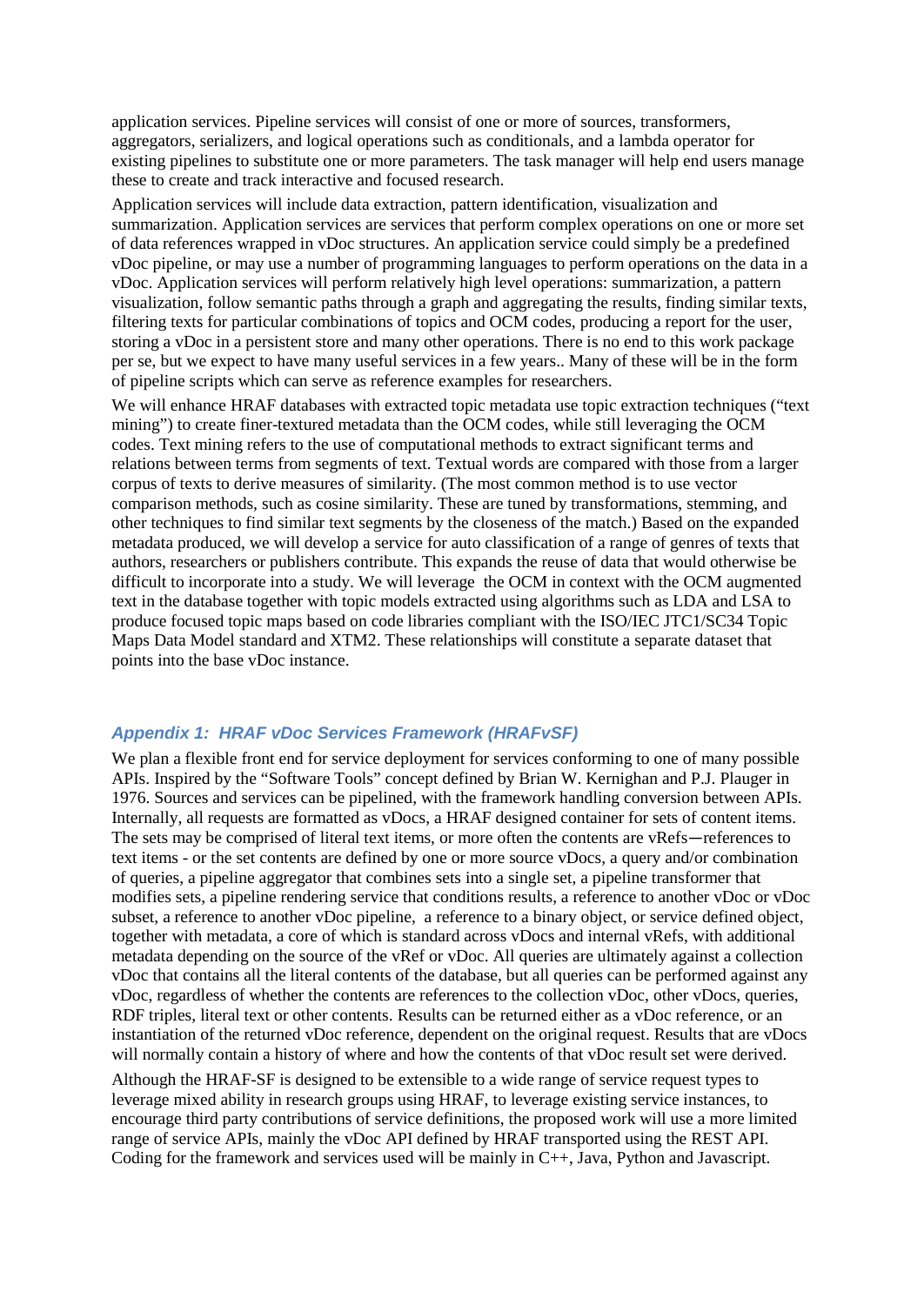HRAF has created an initial specification of HRAF-SF and vDocs, although these will be extended. HRAF has developed some services (bibliographic, a user notebook) to production and are currently in use or will be by early 2018. More services have been developed as prototypes, including a search service, a topic map service, summarisation services, statistical services, bag-of word services etc. These will need considerable development for production use, but the algorithms are basically sound and in use to support two 'big data' research projects at other institutions by members at Harvard and Oxford. Non-service utilities have also been developed that can transform or collect data across an arbitrary range of the collection. Other code, particularly relating to pipelining operators, has been developed for another project (Cook Islands Biodiversity and Ethnobiologial Database) and will be adapted to this effort.

#### *References*

Bock, Phillip K. 1986. *The Formal Content of Ethnography*. International Museum of Cultures.

Castro, P. and T. Maibaum. 2007. "A complete and compact propositional deontic logic." *Theoretical Aspects of Computing*–*ICTAC*. Springer Berlin/Heidelberg. 109-123

Dong, Huimin and Xiaowu Li 2013. A Deontic Action Logic for Complex Actions. Logic, Rationality, and Interaction. Lecture Notes in Computer Science Volume 8196, pp 311-315

Ember, Carol R. 2012. Human Relations Area Files. In *Leadership in Science and Technology: A Reference Handbook*, vol. 2. William Sims Bainbridge, ed. Los Angeles: Sage Reference, pp. 619- 627.

Ember, Carol R., Eric Delson, Jeff Good, and Dean Snow. 2009. Toward an Integrated Plan for Digital Preservation and Access to Primary Anthropological Data. AnthroDataDPA: A Four-Field Workshop. Chair Report[.](http://anthrodatadpa.org/) [http://anthrodatadpa.org](http://anthrodatadpa.org/)

Ember, Carol R., and David Levinson. 1991. The substantive contributions of worldwide crosscultural studies using secondary data. *Cross-Cultural Research* 25, no. 1-4: 79-140.

Ember, Melvin, and Carol R. Ember. 1995. Worldwide cross-cultural studies and their relevance for archaeology. *Journal of Archaeological Research* 3, no. 1: 87-111.

Fischer, Michael. 2006. Cultural Agents:A Community of Minds. Engineering Societies in the Agents World VI. Dikenelli, O., Gleizes, M. and Ricci, A. (eds). *Lecture Notes in Computer Science* 3963, Springer- Verlag (2006), 259-274.

Gelfand, Michele J., Jana L. Raver, Lisa Nishii, Lisa M. Leslie, Janetta Lun, Beng Chong Lim, Lili Duan et al. 2011. Differences between tight and loose cultures: A 33-nation study. *Science* 332, no. 6033: 1100-1104.

HRAF. n.d.a. *eHRAF World Cultures*. Human Relations Area Files. [http://ehrafworldcultures.yale.edu](http://ehrafworldcultures.yale.edu/)

HRAF. n.d.b. *eHRAF Archaeology. Human Relations Area Files*. http://ehrafarchaeology.yale.edu

HRAF. n.d.c. *Explaining Human Culture.* http://hraf.yale.edu/ehc